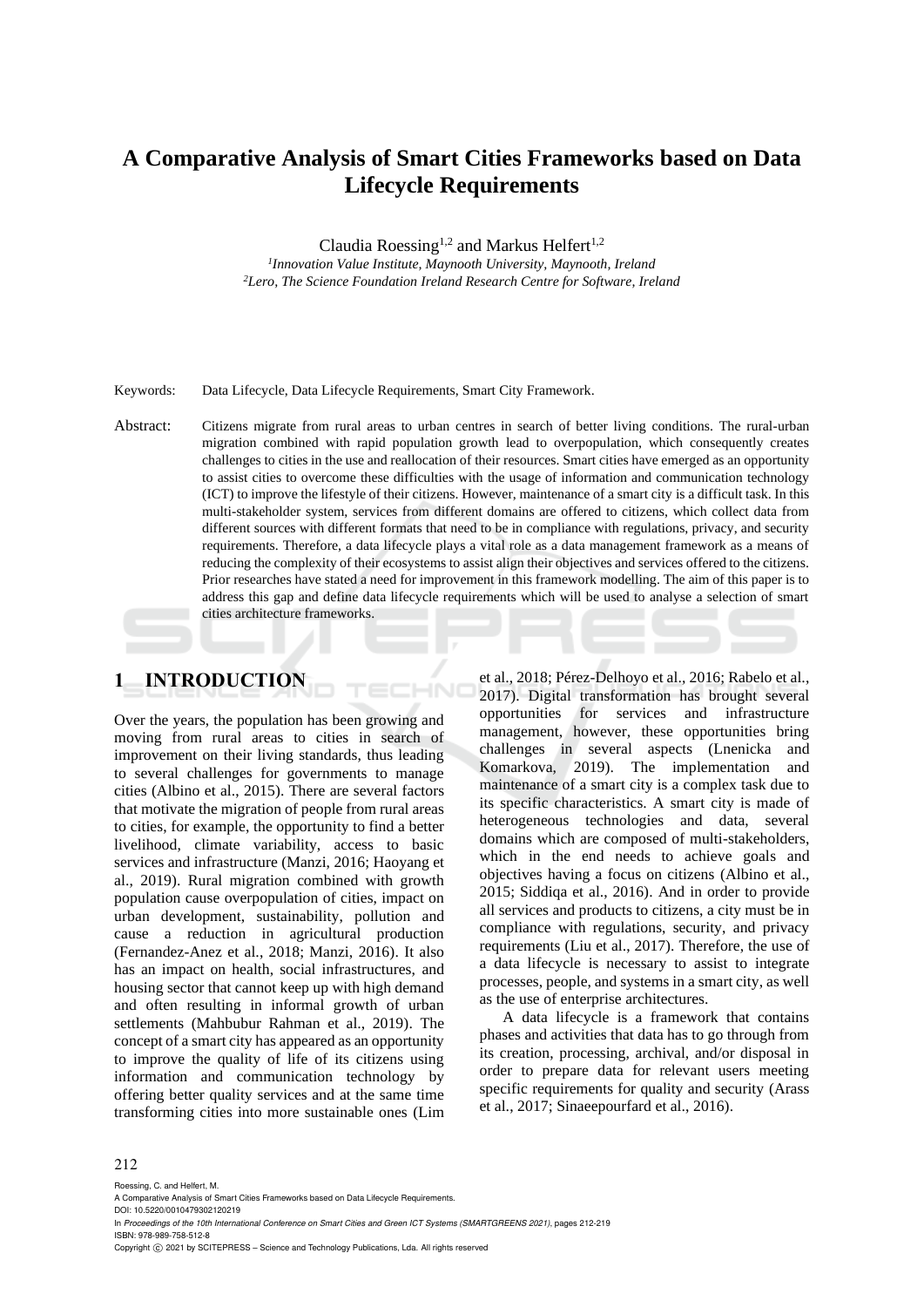Enterprise architecture is a conceptual blueprint that captures the essence of business, IT, and its evolution. It is used to align IT infrastructure with the business goals of organizations (Lankhorst, 2017). Enterprise architecture has been used to model smart cities, in order to reduce complexity and to tackle challenges faced by this ecosystem which has to integrate different components, moreover to assist in the communication between stakeholders (Guo and Gao, 2020). Several enterprise architecture frameworks have been developed over the years. Some have been developed for specific domains and others in a more generalized way, causing similarities and disparities between them (Urbaczewski and Mrdalj, 2006).

This paper explores the limitations of data lifecycle modelling and defines a set of requirements in order to bridge the gap regarding a lack of formal specification of this framework in the smart city domain. Moreover, this study provides some comparison on a selected number of smart cities frameworks based on data lifecycle requirements defined by the authors.

This paper is structured as follows: Section 2 provides the research approach followed by this study. In section 3, a background of data lifecycle modelling is presented. Section 4 defines the requirements of data lifecycle models. The selection and comparative analysis of smart cities frameworks are conducted in Section 5. Section 6 presents an illustrative use case followed by a discussion and conclusions in sections 7 and 8 respectively.

## **2 RESEARCH APPROACH**

One of the goals of this article is to analyse a selected number of smart city frameworks based on data lifecycle requirements. With this in mind, a literary review was conducted to define necessary requirements to model a data lifecycle.

For this review, the authors adopted a methodology proposed by Webster and Watson (2002). Firstly, data sources were defined from where relevant studies were going to be collected (Springer Link, Google Scholar, IEEE Xplore, Web of Science). Secondly, we defined keywords to be used as search strings in each library database provided. The keywords used were: data life cycle and data lifecycle requirements. Thirdly, a screening phase was conducted, where duplicate articles were excluded, and abstracts of remained articles were revised to remove ones that were not relevant to this

study. In the final step, 27 articles were selected out of a total of 97.

In the next section, this study provides a background on data lifecycles modelling.

# **3 LIMITATIONS OF DATA LIFECYCLE MODELING**

Despite advances in the area of data management, representation of life cycles is still being made in a generic way. Even with the changing role of data in organizations, the framework is modelled from a high abstract point of view, and not representing reality, but an ideal situation, showing data as unproblematic (Carlson, 2014; Cox and Tam, 2018; Pouchard, 2015).

Due to the complexity related to data management in a smart city, it is paramount that models show data transformation throughout the process, from its collection, processing, and service delivery to enduser, also showing various stakeholders involved in a process (Ball, 2012). Another drawback in the representation of a process occurs in the acquisition of data since it only allows collection at beginning of a process, thus not allowing a new acquisition in case of any error in data previously collected (Pouchard, 2015). Thus, there are only a few models that make it possible to return to an earlier stage if necessary. To take better advantage of an immense amount of data to which organizations have access, it is essential that they create value from this data, so that they can offer better services and products to end-users.

The purpose of lifecycles is to provide information to interested parties for those who can make decisions, and because of that, it is a relevant tool to use it. And in order to provide information to stakeholders, data lifecycles need to be updated to assist stakeholders to make the best decisions (Plale and Kouper, 2017).

As stated previously, prior studies recognize models' limitations, identifying that they provide an unrealistic point of view when managing data and only a few models recognize this flaw and try to circumvent it (Cox and Tam, 2018). Overall, the studies provide valuable insights into data lifecycle's limitations (see Table 1) and strengths but also bring attention to gaps and a necessity for change in the data management field.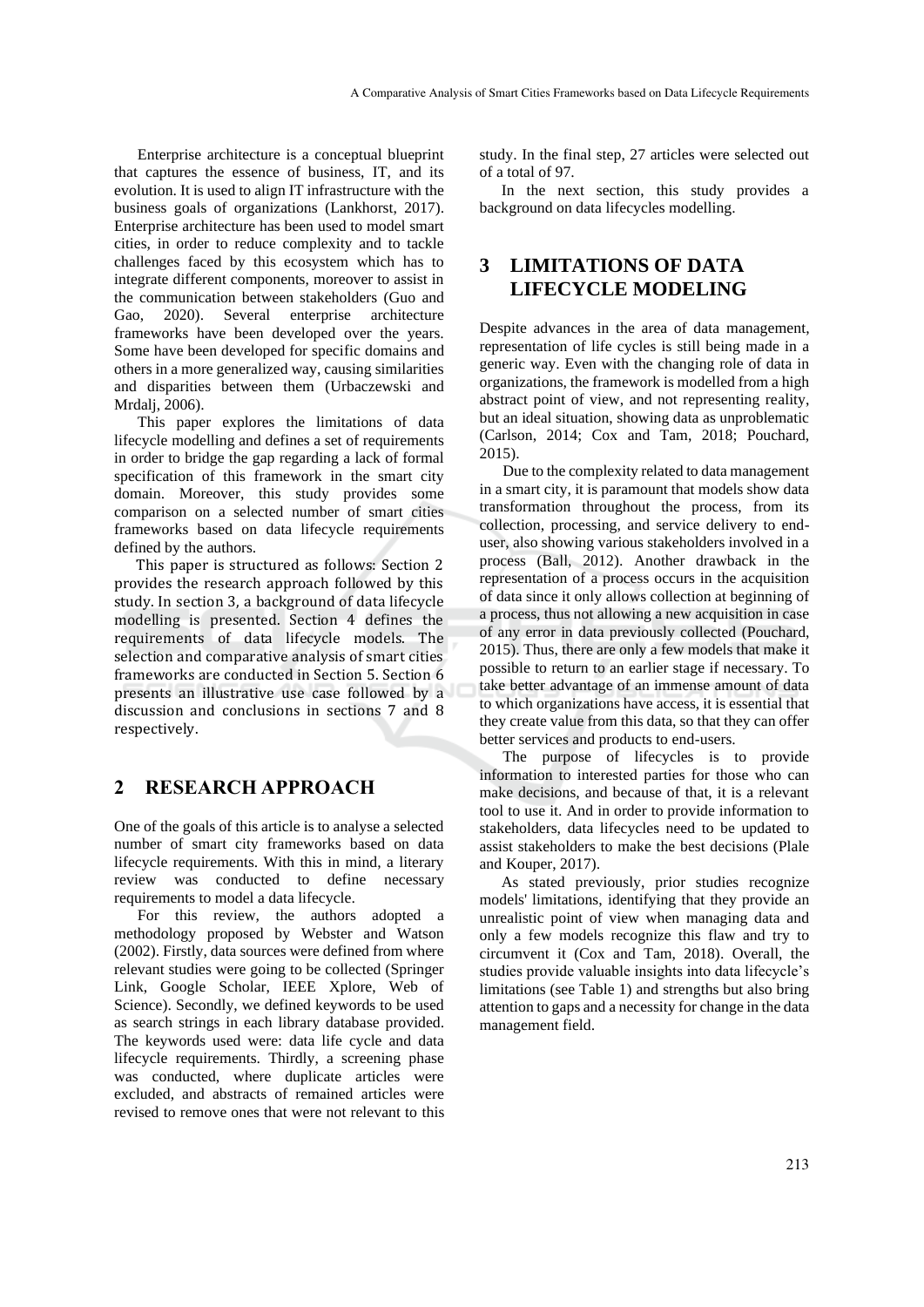|                                | minimum or nerg mecknes  |                              |                         |                              |                                   |                                 |                                                                 |
|--------------------------------|--------------------------|------------------------------|-------------------------|------------------------------|-----------------------------------|---------------------------------|-----------------------------------------------------------------|
| References                     | Lack of necessary phases | Lack of flexibility to adapt | Lack of user feedback   | Do not consider data quality | Lack of reality<br>representation | Do not consider data<br>privacy | politic, social and economic<br>Need to contribute to<br>values |
| El Arass et al. 2017           | $\overline{\mathbf{x}}$  | $\overline{\mathbf{x}}$      |                         |                              |                                   |                                 |                                                                 |
| Pouchard, L. 2015              |                          |                              |                         |                              | $\overline{\mathbf{x}}$           |                                 |                                                                 |
| Plale, B., & Kouper, I. 2017   |                          |                              |                         |                              | $\overline{\mathbf{x}}$           |                                 |                                                                 |
| Cox et al. 2018                |                          |                              |                         |                              | $\overline{\mathbf{x}}$           |                                 |                                                                 |
| Ball, A. 2012                  |                          |                              |                         |                              | $\overline{\mathbf{x}}$           |                                 |                                                                 |
| Carlson, J. 2014               |                          | $\overline{\mathbf{x}}$      |                         |                              | $\overline{\mathbf{x}}$           |                                 |                                                                 |
| van Veenstra et al. 2015       |                          | $\overline{\mathbf{x}}$      |                         |                              | $\overline{\mathbf{x}}$           |                                 |                                                                 |
| Sinaeepourfard, A. et al. 2015 |                          | $\overline{\mathbf{x}}$      |                         | $\overline{\mathbf{x}}$      |                                   |                                 |                                                                 |
| Elmekki, H. et al. 2019        |                          |                              | $\overline{\mathbf{x}}$ | $\overline{\mathbf{x}}$      |                                   |                                 | $\overline{\mathbf{x}}$                                         |
| Faundeen, J. et al. 2017       |                          | $\overline{\mathbf{x}}$      |                         |                              |                                   |                                 |                                                                 |
| Sinaeepourfard, A. et al. 2016 |                          | $\overline{\mathbf{x}}$      |                         |                              |                                   |                                 |                                                                 |
| Paskaleva, K. et al. 2017      |                          |                              |                         |                              |                                   | $\overline{\mathbf{x}}$         |                                                                 |
| Bohli, J. et al. 2015          |                          |                              |                         |                              |                                   | $\overline{\mathbf{x}}$         |                                                                 |
| Liu, X. et al 2017             |                          |                              |                         |                              |                                   | $\overline{\mathbf{x}}$         |                                                                 |
| Alshammari, M. et al. 2018     |                          |                              |                         |                              |                                   | $\overline{\mathbf{x}}$         |                                                                 |
| Attard, J. et al. 2016         |                          |                              |                         |                              |                                   |                                 | $\overline{\mathbf{x}}$                                         |
|                                |                          |                              |                         |                              |                                   |                                 |                                                                 |

Table 1: Data lifecycle limitations.

# **4 DATA LIFECYCLE REQUIREMENTS**

This section defines requirements that a data lifecycle should have, in order to enhance the way data is modelled and meet researchers and practitioner's needs. Modelling requirements were identified during a literature review (see Appendix A), which showed a lack of formal specification for the framework modelling in the smart city domain. Some problems related to this lack of standardization were also identified in the literature (Cox and Tam, 2018).

- **1.** Phase represents all steps that data needs to go through to achieve a specific outcome.
- **2.** Activities processes that are conducted in each stage to prepare data for the next stage or to a final objective.
- **3.** Data input data used in a stage to be transformed.
- **4.** Data output it represents data that has been transformed from a previous stage and is going to be used in the next one or it is the final output if a life cycle has reached its end.
- **5.** Role actor responsible to conduct a phase or activity.
- **6.** Pre and post requirement (phase quality) **-** it is used to know if activities of a phase have been performed with success, in other words, if data has achieved the goal of a phase, therefore it can proceed to the next one, otherwise, it has to be

processed again. These requirements are related to the quality of each phase or activity.

- **7.** Relationship between phases in order to process data for a specific purpose it is necessary to know the order and relationship between phases of a cycle.
- **8.** Variation driver **-** it is composed of relevant aspects related to data such as regulations, lifespan, category, and sensitivity. Data can be classified into different categories based on their type of sensitivity. In order to process data, it is necessary that phases and activities be in compliance with regulations. It is also necessary to take into account the lifespan of data because it specifies how long data can be used and stored. These aspects influence the choice of lifecycle activities.

# **5 ANALYSIS OF SMART CITIES FRAMEWORKS**

As stated previously, enterprise architecture is a strategic instrument to organizations, and it can be used to guide organizations to go from a current state to a future one (Lankhorst, 2017).

This section provides a high-level analysis of five smart city frameworks which selection criteria were to be composed of at least three layers including information or data layer and their respective descriptions. The frameworks are analysed using concept centric approach proposed by Webster and Watson (2002) based on data lifecycle requirements defined in the previous section. The selected frameworks are: open geospatial consortium, smart city reference architecture meta-model, Nora, ICT architecture, and government enterprise architecture for Big and Open Linked Data analytics. The frameworks are presented and analysed below.

The Open Geospatial Consortium (Open Geospatial Consortium, 2015) developed a smart city spatial information framework. The framework uses viewpoints based on ISO/IEC 10746, information technology – open distributed processing reference model.

The work emphasizes the importance of location in order to organize smart city services. The framework provides a high-level view of components and it is composed of four layers, application, business, data, and sensing layers. It also contains a security system, cloud-hosted resources, and a list of stakeholders. As it is a high-level structure, it does not detail the applications involved, only the application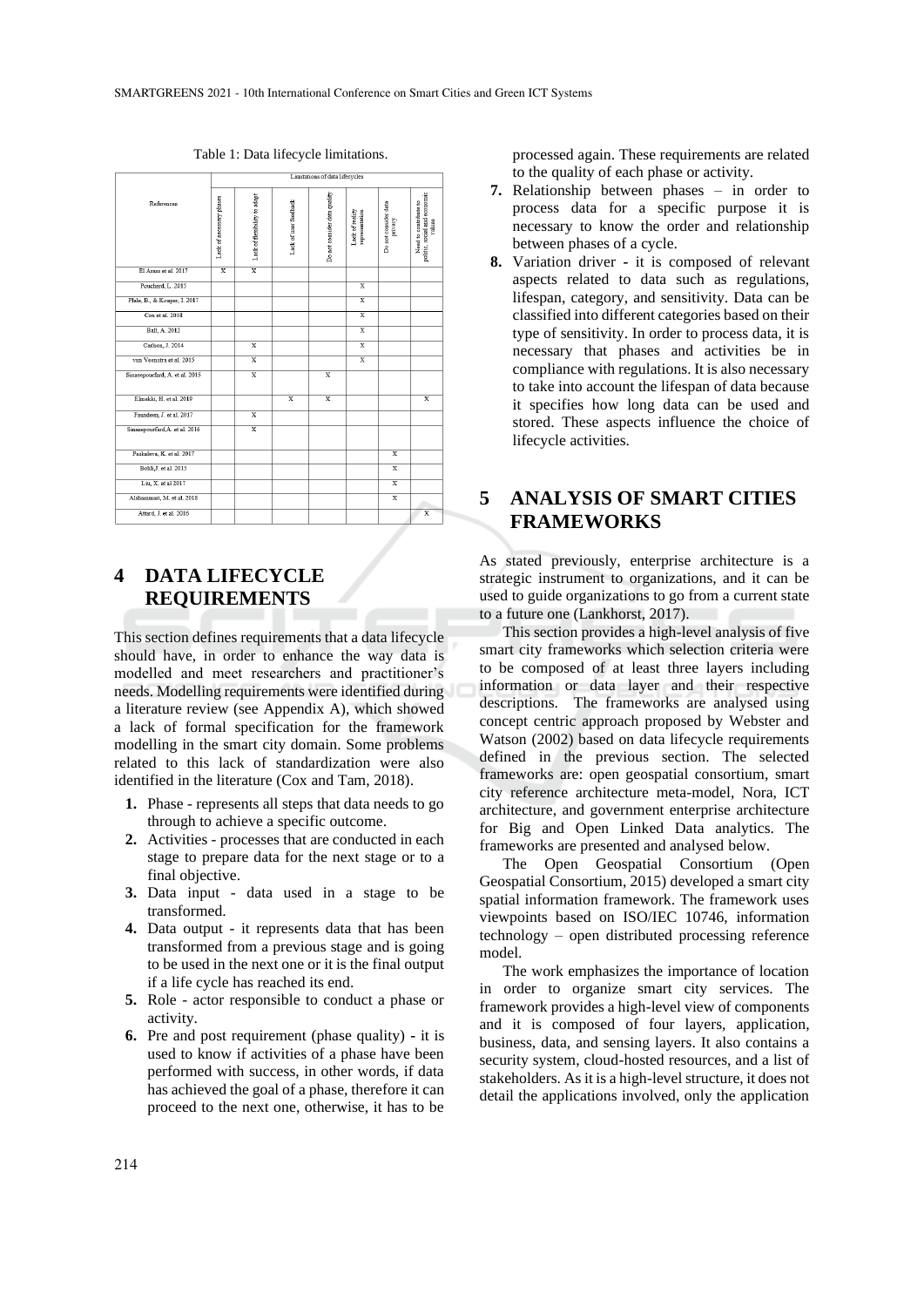domain. The structure also does not show relationships between entities, as well as there is a lack of goals and objectives. Data entities are divided into domains and are stored in an urban/municipal database. The business layer shows that analytics and models are used for visualization and decision support.

The Smart City Reference Architecture Meta-Model (smartCityRA) developed by Abu-Matar (2016) emerged to supply the need for heterogeneous ecosystem design. It provides a new approach to design heterogeneous ecosystems like smart cities. The framework consists of building blocks that highlight intra and inter views relationships. SmartCityRA follows ISO / IEC / IEEE 42010.2011 to describe terms of models, views, and viewpoints. The reference architecture was developed in a modular way, thus allowing its extension according to domain experts' needs. The meta-model of the framework consists of eight views that are unified by capability view, which represents business requirements provided by a smart city project. The views are capability, participation, place, services, data, application, infrastructure, and business process. The model provides relationships between views. The capability view can represent the goals of a city, however is modelled in higher abstraction. The framework does not provide objectives either.

NORA is the Dutch Government Reference Architecture (SmartCities, 2011). The framework gets requirements from Europe, Dutch Government, companies, and citizens, which are used to build architecture. Company, information, and technical are the architecture domains that describe who, what, and how for each domain. Maintenance/control and security are also described as domains. Company architecture defines an organization, services/products, and processes. Information defines employees/software, message/data, and information exchange. The technical architecture identifies technical components, data storage, and network. The framework is used to create an initial step in the egovernment that is to create reusable e-government assets. The model is used as a primary reference architecture used in new ICT projects. It also provides design principles at different levels of organization, process, information, and technology. Further on, the framework focus on domain-specific reference architectures for various aspects of the Netherlands (municipalities, provinces, and water control boards).

ICT Architecture (SmartCities, 2011) provides a simplified architecture metamodel, which is based on TOGAF. The architecture metamodel is presented in two parts. The framework contains seven domains,

governance, business, information systems, and technology are the layers of the architecture. The model also defines characteristics for architecture domains related to interoperability, service orientation, and information security. The governance domain at the top defines business goals, strategic drivers, business principles and guidelines, management models, compliance to laws, regulations, and standards. This information is the basis for developing an organization's architecture. Service orientation is considered as one domain and it flows from top to bottom, which emphasizes enterprise vision for service orientation. Thus allowing reusability and the ability to exchange architecture components without causing a disruption to service. Dependencies between domains are

represented too. The metamodel states an alignment between the scope of requirements and implementation of an enterprise architecture. The metamodel is presented in order to provide guidance to e-government stakeholders regarding recommendations to design ICT architectures.

Government Enterprise Architecture for Big and Open Linked Data Analytics (Lnenicka et al., 2017) developed a conceptual framework focusing on big and open linked data analytics requirements in order to guide developers and designers to create government enterprise architectures in smart cities. Before defining a framework, the study presents requirements and their relationships in a smart city ecosystem. The framework consists of four layers 'business, application, data, and technology architectures. Security and privacy + interoperability + evaluation and monitoring occur in all architecture layers. Data flows from bottom to top while service provisionary occurs from top to bottom. Business architecture defines e-government and governance architecture and open government processes. The application identifies smart application services. Data architecture is composed of programming models for analytics that contain batch and stream processing layers. Followed by data API and other interfaces. The last component of this layer is related to data storage, distributed and scalable databases that contain historical and real time data. Last, the

Table 2: Analysis of smart city frameworks.

|                                | Data Lifecycle Requirements |          |             |        |                         |             |               |
|--------------------------------|-----------------------------|----------|-------------|--------|-------------------------|-------------|---------------|
| Framework                      | Phase                       | Activity | Input       | Output | Role                    | Pre/Post    | <b>Phases</b> |
|                                |                             |          |             |        |                         | Requirement | Relationship  |
| The Open Geospatial Consortium | $\bf x$                     |          | $\mathbf x$ |        | x                       |             |               |
| smartCitvRA                    |                             | x        | x           |        | x                       |             |               |
| <b>NORA</b>                    |                             |          | $\bf x$     |        | $\bar{x}$               |             |               |
| <b>ICT</b> Architecture        |                             | x        | $\mathbf x$ | x      | x                       | x           |               |
| Government Enterprise          |                             |          |             |        |                         |             |               |
| Architecture for Big and Open  | x                           | x        |             |        | $\overline{\mathbf{x}}$ | x           | $\mathbf x$   |
| <b>Linked Data Analytics</b>   |                             |          |             |        |                         |             |               |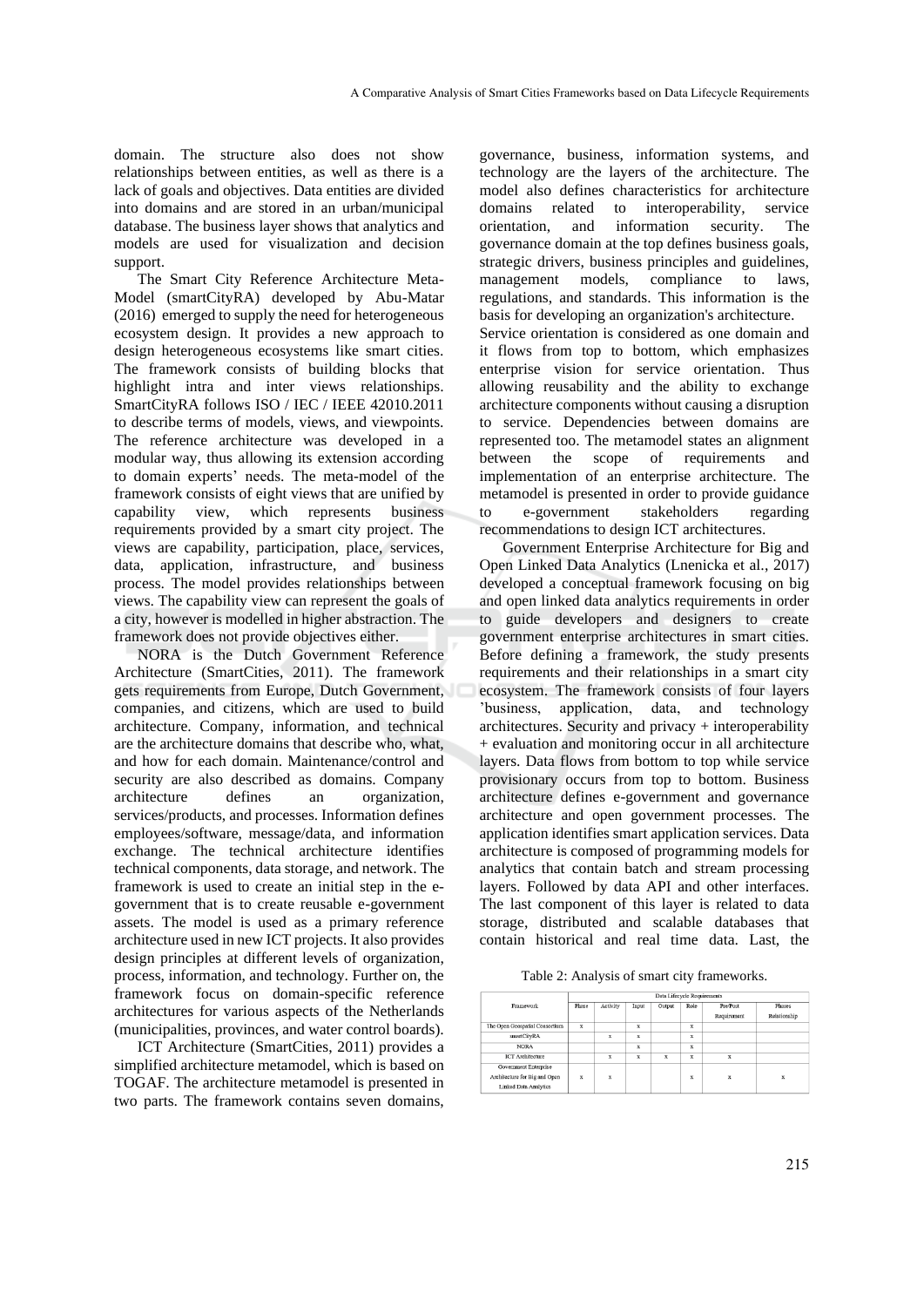technology layer describes smart ICT infrastructure and a smart environment that contains a network of data sources.

# **6 ILLUSTRATIVE USE CASE**

In order to facilitate the proposed approach, this study will use Footfall counter as a use case. This service is offered in some cities and it aims to collect pedestrian counting in certain locations through the use of sensors. It is used for purpose of knowing the traffic pattern of pedestrians and data is mainly used for tourism, retail development, events, just to name a few. This use case is based on real information.

Data lifecycle requirements applied to this use case can be seen below.

| Phases  | Activities                                        | Input                                 | Output                                                                        |
|---------|---------------------------------------------------|---------------------------------------|-------------------------------------------------------------------------------|
| Plan    | Specification                                     | Service<br>description                | - Processing<br>plan<br>- Access<br>specification<br>- Definition of<br>roles |
| Collect | Collection                                        | Set of data<br>values                 | Collected data<br>values<br>(Location,<br>date, IN,<br>OUT)                   |
| Storage | Storage<br>Archive<br>Backup                      | - Storage plan<br>- Data values       | Storage data                                                                  |
| Use     | Use<br>Manipulation                               | Retrieved<br>data values              | Reports (csv,<br>pdf)                                                         |
| Share   | Preparation<br>- Access<br>system<br>Presentation | Retrieved<br>data values              | Disclosed data<br>(location, date,<br>IN,OUT)                                 |
| Delete  | Destruction                                       | Processing<br>plan to<br>destroy data | Set of<br>destroyed data                                                      |

Table 3: Use case Data lifecycle requirements.

Variation driver:

- regulations: as no personal data is collected, there is no specific regulation that the organization needs to be in compliance with.

- lifespan: the organization has decided to keep data for 10 years.

- category and sensitivity: data collected in this service is classified as public.

Relationship between phases: Phases are conducted in a sequential order (Plan, Collect, Storage, Use, Share, Delete).

Pre and Post requirements: these requirements are verified during each phase and activity to know if inputs and outputs have been met.

Role: programme manager, system users.

#### **7 DISCUSSION**

The frameworks analysed in section 5 show existing variations in their modelling. The analysis showed that none of the frameworks meet all requirements defined in this study (see Table 2). Another important point was a lack of connection between layers and entities with the exception of smartCityRA (Abu-Matar, 2016) and Government Enterprise Architecture for Big and Open Linked Data Analytics (Lnenicka et al., 2017) models. Furthermore, the majority of models do not take into account regulations, data category, sensitive data, and data lifespan, which are necessary components to define activities that will be conducted in a data lifecycle. Entity role is defined in all models, however, it does not show a relationship between them and other entities.

Due to the characteristics of a smart city, which is an integration of several components and having data as its main resource, it is relevant to show how entities of a model connect and data flows. The alignment of objectives with policy, regulations, business, and technical approaches are necessary, but these aspects are not reflected in the analysed frameworks (National Institute of Standards and Technology, 2018).

It is also important to emphasize the importance of classifying data so that it can be processed properly and this was another aspect absent from the analysed frameworks.

Overall, all these factors may result in a lack of alignment between citizen's needs and smart city implementation.

### **8 CONCLUSIONS**

Smart cities have emerged as a solution to various challenges found in today's cities, it is a solutionfocused on its citizens and mainly to improve their lives and there are many challenges to implement it. Due to its unique characteristics as multi-stakeholder, citizen-centric, data-centric, each smart city has its own implementation and particularity, leading to variations in its enterprise architecture models. The implementation of a smart city requires an alignment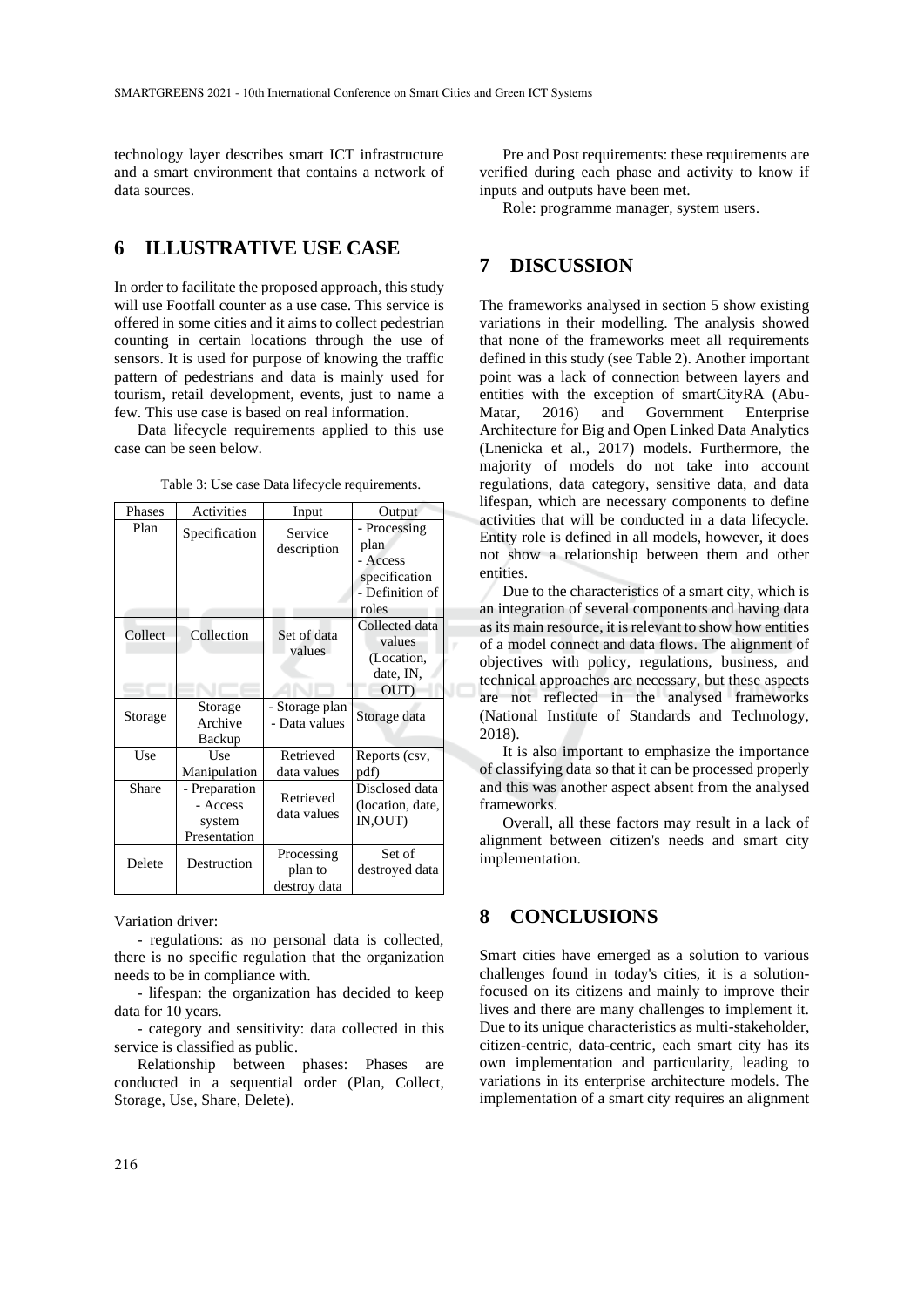between services, policies, and security requirements, therefore it is necessary that frameworks reflect this requirement.

Data is considerably important in a smart city, however over the years, it has not been modelled adequately in order to provide essential information regarding some concerns, for instance, how data is being collected, processed, reused, and stored. Data is used to generate information and knowledge which are used in the decision making and to offer better services to citizens, therefore improvements are needed in its modelling.

The use case provided showed how the application of data lifecycle requirements can assist decision makers to have a holistic view of data processing to offer services to citizens. Sensitive data were not processed in the example, however, usage of data lifecycle requirements proved beneficial to have a better view of the process, especially when sensitive data are processed and also shared with third parties. Therefore, data lifecycle requirements can assist organizations to align services, regulations, and security requirements and moreover to assist in process improvements.

This paper analysed selected frameworks based on data lifecycle requirements, the investigation has shown limitations present in the modelling of smart cities using enterprise architectures. A natural progression of this work is to analyse how to integrate data lifecycle requirements identified in this work and their connections in a smart city framework and to conduct case studies to validate the findings.

#### **ACKNOWLEDGEMENTS**

This work was supported by the Science Foundation Ireland grant "13/RC/2094" and co-funded under the European Regional Development Fund through the Southern & Eastern Regional Operational Programme to Lero, the Science Foundation Ireland Research Centre for Software (www.lero.ie).

#### **REFERENCES**

- Abu-Matar, M. (2016). Towards a software defined reference architecture for smart city ecosystems. *IEEE 2nd International Smart Cities Conference: Improving the Citizens Quality of Life, ISC2 2016 - Proceedings*. https://doi.org/10.1109/ISC2.2016.7580807
- Albino, V., Berardi, U., & Dangelico, R. M. (2015). Smart cities: Definitions, dimensions, performance, and initiatives. *Journal of Urban Technology*, *22*(1), 3–21.

https://doi.org/10.1080/10630732.2014.942092

- Arass, M. El, Tikito, I., & Souissi, N. (2017). *Data lifecycles analysis : towards intelligent cycle*. https://doi.org/10.1109/ISACV.2017.8054938
- Ball, A. (2012). *Review of Data Management Lifecycle Models*. Retrieved from University of Bath website: http ://opus.bath.ac.uk/28587/1/redm1rep120110ab10.pdf
- Bohli,J., Skarmeta. A., Moreno, V., García,D. and Langendörfer,P. (2015) SMARTIE project: Secure IoT data management for smart cities, *International Conference on Recent Advances in Internet of Things (RIoT)*, Singapore, 2015, pp. 1-6. doi: 10.1109/ RIOT.2015.7104906
- Carlson, J. (2014). The Use of Life Cycle Models in Developing and Supporting Data Services. In *Research Data Management: Practical Strategies for Information Professionals* (pp. 63–86). Purdue University Press.
- Cox, A. M., & Tam, W. W. T. (2018). A critical analysis of lifecycle models of the research process and research data management. *Aslib Journal of Information Management*, *70*(2), 142–157. https://doi.org/10.11 08/AJIM-11-2017-0251
- Fernandez-Anez, V., Fernández-Güell, J. M., & Giffinger, R. (2018). Smart City implementation and discourses: An integrated conceptual model. The case of Vienna. *Cities*, *78*(December 2017), 4–16. https://doi.org/10.1 016/j.cities.2017.12.004
- Guo, H., & Gao, S. (2020). Enterprise Architectures in E-Governments Studies: Why, What and How? In *Lecture Notes in Computer Science (including subseries Lecture Notes in Artificial Intelligence and Lecture Notes in Bioinformatics)*. https://doi.org/10.1007/978- 3-030-45002-1\_1
- Lankhorst, M. M. (2017). Enterprise architecture at work: Modelling, communication and analysis, fourth edition. In *Enterprise Engineering Series*.
- Lim, C., Kim, K. J., & Maglio, P. P. (2018). Smart cities with big data: Reference models, challenges, and considerations. *Cities*, *82*(April), 86–99. https://doi. org/10.1016/j.cities.2018.04.011
- Liu, X., Heller, A., & Nielsen, P. S. (2017). CITIESData: a smart city data management framework. *Knowledge and Information Systems*, *53*(3), 699–722. https:// doi.org/10.1007/s10115-017-1051-3
- Lnenicka, M., & Komarkova, J. (2019). Developing a government enterprise architecture framework to support the requirements of big and open linked data with the use of cloud computing. *International Journal of Information Management*, *46*(December 2018), 124– 141. https://doi.org/10.1016/j.ijinfomgt.2018.12.003
- Lnenicka, M., Machova, R., Komarkova, J., & Pasler, M. (2017). Government enterprise architecture for big and open linked data analytics in a smart city ecosystem. *Smart Innovation, Systems and Technologies*, *75*(May), 475–485.https://doi.org/10.1007/978-3-319-59451-4\_47
- Mahbubur Rahman, M., Hassan, M. S., Md. Bahauddin, K., Khondoker Ratul, A., & Hossain Bhuiyan, M. A. (2019). Exploring the impact of rural–urban migration on urban land use and land cover: a case of Dhaka city,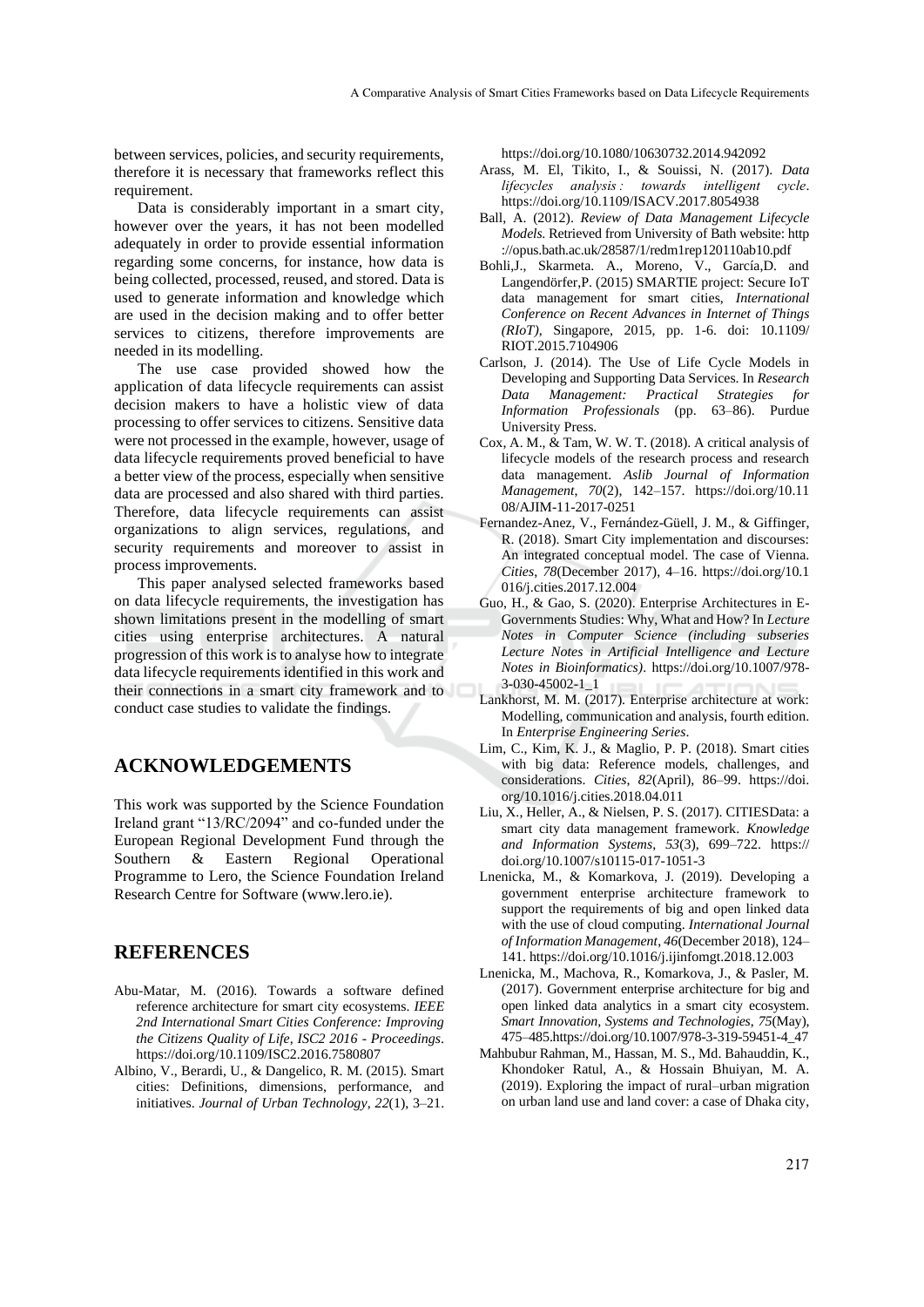Bangladesh. *Palgrave Communications*, *7*(2), 222–239. https://doi.org/10.1057/s41599-019-0302-1

- Manzi, L. (International O. for M. (2016). Migration from rural areas to cities: challenges and opportunities | Regional Office for Central America, North America and the Caribbean. Retrieved March 8, 2021, from http s://rosanjose.iom.int/SITE/en/blog/migration-rural-are as-cities-challenges-and-opportunities
- National Institute of Standards and Technology. (2018). Framework for improving critical infrastructure cybersecurity. *Proceedings of the Annual ISA Analysis Division Symposium*, *535*, 9–25.
- Open Geospatial Consortium. (2015). Open Geospatial Consortium OGC Smart Cities Spatial Information Framework. *OGC Doc. No. 14-115*, 1–32. Retrieved from https://portal.opengeospatial.org/files/61188
- Paskaleva, K. & Evans, J. & Martin, C. & Linjordet, T. & Yang, D & Karvonen, A. (2017). Data Governance in the Sustainable Smart City. Informatics. 4. 41. 10.3390/informatics4040041.
- Pérez-Delhoyo, R., García-Mayor, C., Mora-Mora, H., Gilart-Iglesias, V., & Andújar-Montoya, M. D. (2016). Making smart and accessible cities: An urban model based on the design of intelligent environments. *SMARTGREENS 2016 - Proceedings of the 5th International Conf. on Smart Cities and Green ICT Systems*, (Smartgreens), 63–70. https://doi.org/1 0.5220/0005798100630070
- Plale, B., & Kouper, I. (2017). The Centrality of Data: Data Lifecycle and Data Pipelines. In *Data Analytics for Intelligent Transportation Systems* (pp. 91–111). https://doi.org/10.1016/B978-0-12-809715-1.00004-3
- Pouchard, L. (2015). Revisiting the Data Lifecycle with Big Data Curation. *International Journal of Digital Curation*, *10*(2), 176–192. https://doi.org/10.2218/ijdc.v10i2.342
- Rabelo, A. C. S., Oliveira, I. L., & Lisboa-Filho, J. (2017). An architectural model for intelligent cities using collaborative spatial data infrastructures. *SMARTGREENS 2017 - Proceedings of the 6th International Conf. on Smart Cities and Green ICT Systems*, (Smartgreens), 242–249. https://doi.org/10. 5220/0006306102420249
- Siddiqa, A., Hashem, I. A. T., Yaqoob, I., Marjani, M., Shamshirband, S., Gani, A., & Nasaruddin, F. (2016). A survey of big data management: Taxonomy and stateof-the-art. *Journal of Network and Computer Applications*, *71*, 151–166. https://doi.org/10.1016/ j.jnca.2016.04.008
- Sinaeepourfard, A., Masip-Bruin, X., Garcia, J. and Marín-Tordera, E., (2015). A Survey on Data Lifecycle Models: Discussions toward the 6Vs Challenges. *Technical Report (UPC-DAC-RR-2015–18)*.
- Sinaeepourfard, A., Garcia, J., Masip-Bruin, X., & Marín-Tordera, E. (2016). A comprehensive scenario agnostic Data LifeCycle model for an efficient data complexity management. *Proceedings of the 2016 IEEE 12th International Conf. on E-Science, e-Science 2016*, 276– 281. https://doi.org/10.1109/eScience.2016.7870909
- SmartCities. (2011). Creating Municipal ICT Architectures. *A Reference Guide from Smart Cities*. Retrieved from www.smartcities.info/ict-architecture
- Urbaczewski, L., & Mrdalj, S. (2006). A Comparison of Enterprise Architecture Frameworks. *Issues in Information Systems*, *7*(2), 18–23.
- Webster, J., & Watson, R. T. (2002). Analyzing the past to prepare for the future: writing a literature review. *MIS Quarterly*, *26*(2).

## **APPENDIX A**

- Ali, I. M. et al. (2019) Measuring the Performance of Big Data Analytics Process, 97(14), pp. 3796–3808.
- Alshammari, M & Simpson, A. (2018). Personal Data Management: An Abstract Personal Data Lifecycle Model. 10.1007/978-3-319-74030-0\_55.
- Attard J., Orlandi F., Auer S. (2016) Data Driven Governments: Creating Value Through Open Government Data. In: Hameurlain A. et al. (eds) Transactions on Large-Scale Data- and Knowledge-Centered Systems XXVII. Lecture Notes in Computer Science, vol 9860. Springer, Berlin, Heidelberg
- Ball, A., (2012) Review of Data Management Lifecycle Models. University of Bath, Bath, UK.
- Barnaghi, P. & Bermúdez-Edo, M. & Tönjes, R. (2015). Challenges for Quality of Data in Smart Cities. Journal of Data and Information Quality. 6. 1-4. 10.1145/2747881.
- Carlson, J., (2014) The Use of Life Cycle Models in Developing and Supporting Data Services. In J. M. Ray (Ed.), *Research Data Management. Practical Strategies for Information Professionals.* West Lafayette: Purdue University Press., 63-86.
- Coleman, S.L, (2013). Measuring Data Quality for Ongoing Improvement. A datta quality assessment framework. In MK Series on Business Intelligence, Morgan Kaufmann.
- Cox, A. M., & Tam, W. W. T. , (2018) A critical analysis of lifecycle models of the research process and research data management. *Aslib Journal of Information Management*, *70*(2), 142–157. https://doi.org/ 10.1108/AJIM-11-2017-0251.
- DAMA International, (2017). The DAMA Guide to the Data Management Body of Knowledge – DAMA-DMBOK. Technics Publications.
- Elmekki, H., Chiadmi, D. and Lamharhar, H., (2019) Open Government Data: Towards a comparison of Data Lifecycle models. In Proceedings of the ArabWIC 6th Annual International Conference Research Track (ArabWIC 2019). ACM, New York, NY, USA, Article 15, 6 pages. DOI: https://doi.org/10.1145/33331 65.3333180.
- El Arass, M. Tikito, I. and Souissi, N. (2017). Data lifecycles analysis: Towards intelligent cycle, *Intelligent Systems and Computer Vision (ISCV)*, Fez, pp. 1-8.